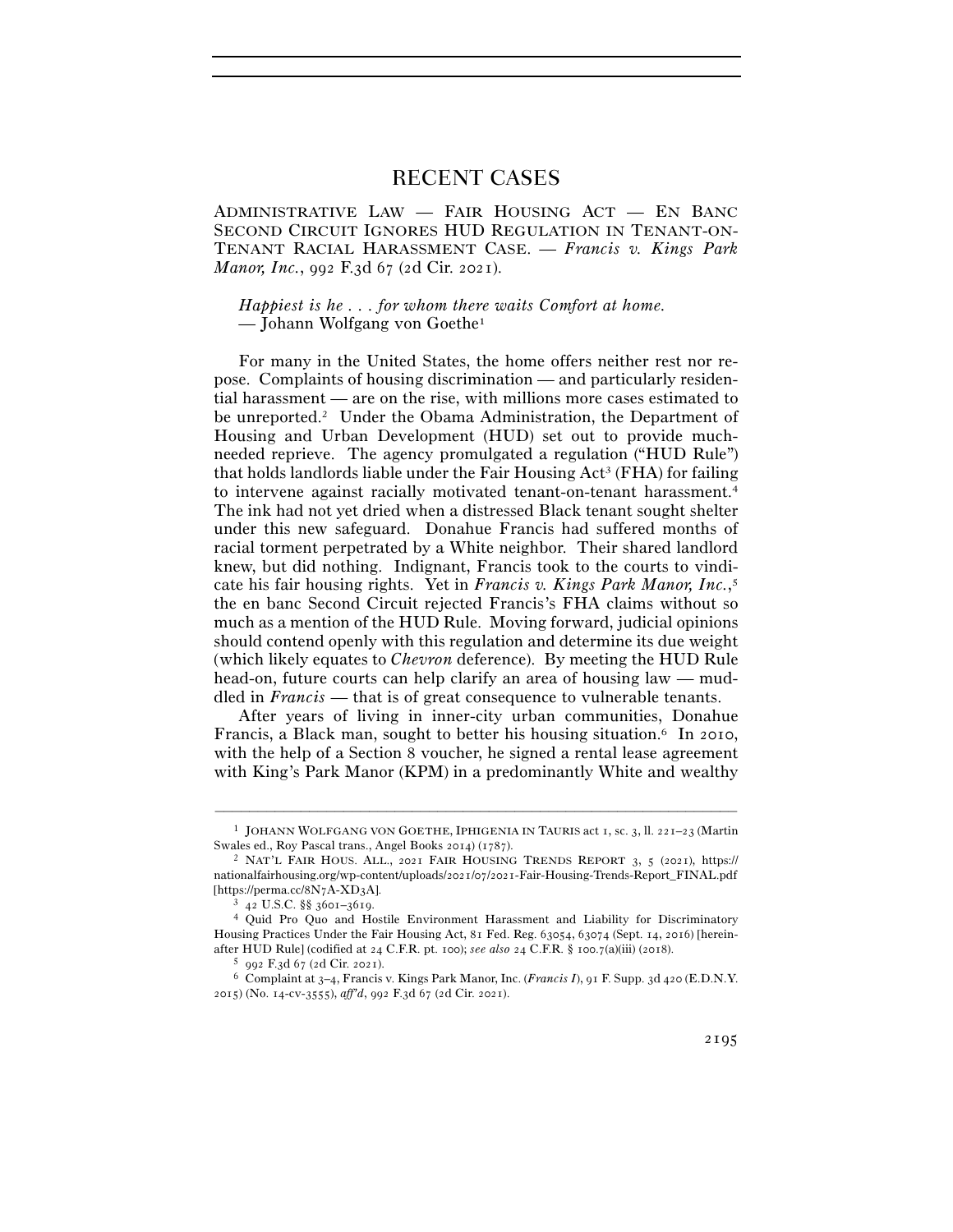suburban area.<sup>7</sup> According to Francis, just months after he had moved into his new home, he became the target of a racially motivated campaign of harassment by his next-door neighbor, Raymond Endres. Endres, a White man, allegedly called Francis a "fucking lazy, god-damn fucking [n-word]" and a "[B]lack bastard."<sup>8</sup> Endres even threatened Francis, saying, "I oughta kill you, you fucking [n-word]."9 Fearing for his safety, Francis notified KPM four times about the abuse, but KPM took no action — even after Endres was arrested and charged with aggravated harassment.<sup>10</sup> In fact, KPM specifically advised its building manager not to get involved in the dispute. The torment continued until Endres's lease expired in early 2013, whereafter he left the complex.<sup>11</sup>

Francis brought suit against KPM, alleging violations of the FHA.12 He first claimed that Endres's racially charged abuse created a hostile housing environment — which Francis analogized to a hostile working environment from the Title VII context.13 He then imputed liability for the harassment to KPM because the landlord "knew about it, had the authority to address it, yet failed to take any reasonable actions."14

The district court granted KPM's motion to dismiss as to the FHA claims.15 Judge Spatt acknowledged the viability of Francis's hostileenvironment theory but qualified the analogy to Title VII: he concluded that while Title VII allows employees to triumph over *negligent* employers, the FHA's plain terms require that a landlord's inaction be motivated by *discriminatory intent*, which Francis had not alleged.16

On appeal, Francis newly raised that a rule proposed by HUD, pending since 2000, might soon be promulgated and would support his

<sup>–––––––––––––––––––––––––––––––––––––––––––––––––––––––––––––</sup> <sup>7</sup> *See id.* at 4, 11; Mollie Krent, Note, *Remediating Racism for Rent: A Landlord's Obligation Under the FHA*, 119 MICH. L. REV. 1757, 1758 n.3 (2021) (citing 2019 Census data).<br><sup>8</sup> Complaint, *supra* note 6, at 5, 7 (racial slur omitted). These verbal attacks took place in the

<sup>%</sup> common areas or while Francis was in his apartment with the door open. *Id.* at 5.<br><sup>9</sup> *Id.* at 6 (racial slur omitted).<br><sup>10</sup> *Id.* at 6–9.<br><sup>11</sup> *Id.* at 9–10.<br><sup>12</sup> Francis specifically relied on section 3604(b), which

<sup>&</sup>quot;terms, conditions, or privileges" of housing, and section 3617, which makes it unlawful to "coerce, intimidate, threaten, or interfere with" a person's exercise or enjoyment of other FHA rights. *See* Plaintiff's Memorandum of Law in Opposition to Defendants' Motion to Dismiss Pursuant to Fed. R. Civ. P. 12(b)(6) at 15–18, *Francis I*, 91 F. Supp. 3d 420 (No. 14-cv-3555) (first quoting 42 U.S.C. § 3604(b); and then quoting 42 U.S.C. § 3617). In addition, Francis asserted claims under state housing law and state tort law, as well as under 42 U.S.C. §§ 1981 and 1982. *Id.* at 14–15, 18–19.<br><sup>13</sup> *Id.* at 5–9.<br><sup>14</sup> *Id.* at 9.<br><sup>14</sup> *Id.* at 9.<br><sup>15</sup> *Francis I*, 91 F. Supp. 3d at 438. The district court also dis

U.S.C. §§ 1981 and 1982 — holding that Francis had failed to plead "specific facts" to support the requisite inference that KPM "intentionally discriminated" on the basis of race. *Id.* at 426.<br><sup>16</sup> *Id.* at 428–29, 433. Francis's claim under state housing law "fail[ed] as a matter of law" and

was dismissed "for the same reason [as] the FHA claims." *Id.* at 434. His claim under state tort law similarly "failed," given that KPM owed him no "common law duty of care." *Id.* at 435.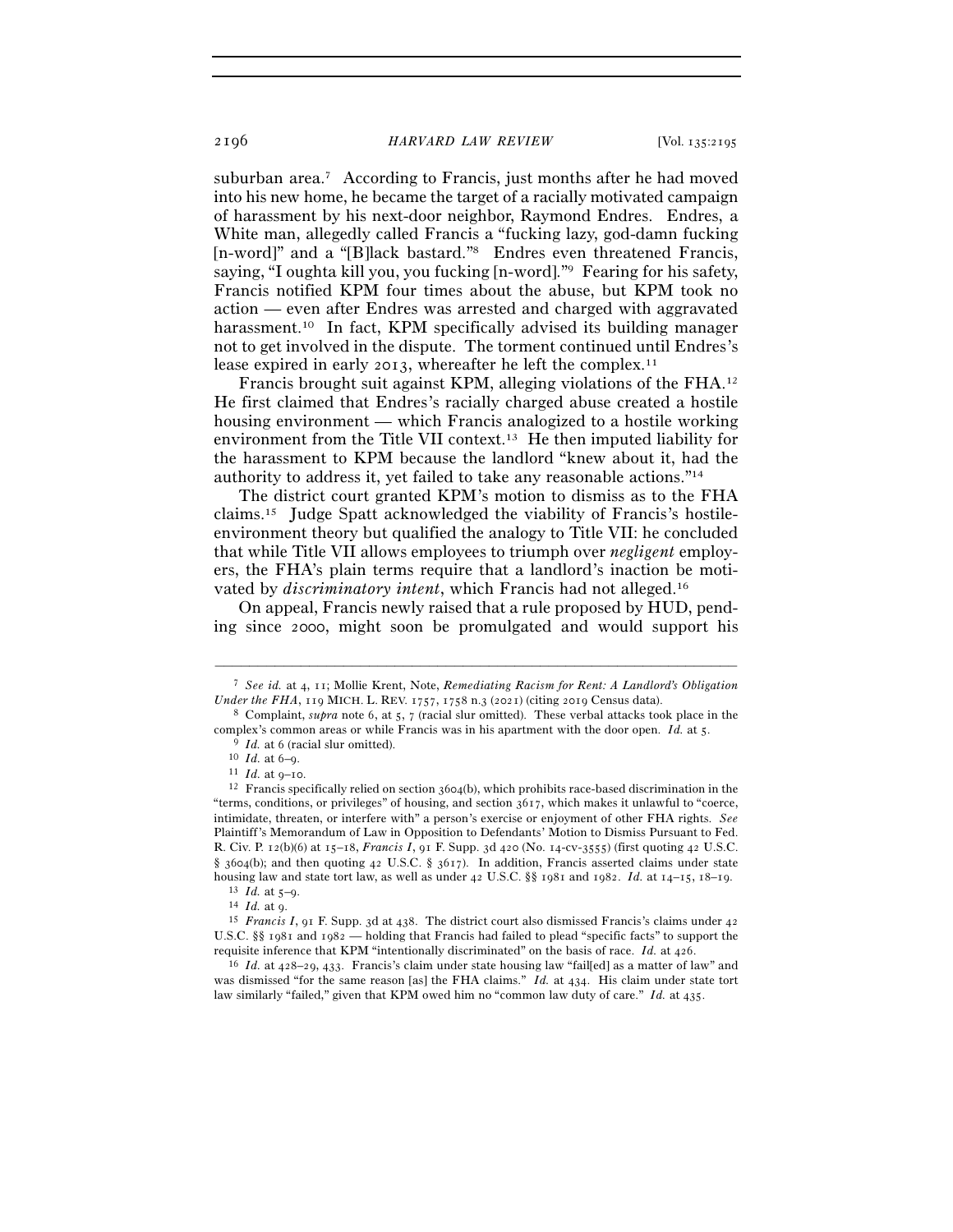### <sup>2022</sup>] *RECENT CASES* 2197

hostile-environment claim.<sup>17</sup> In response, the panel sent a letter to the agency requesting an amicus brief on the matter.18 Three months later, HUD issued a regulation interpreting the FHA to hold landlords "directly liable for . . . [f]ailing to take prompt action to correct and end a discriminatory housing practice by a third-party, where the [landlord] knew or should have known of the discriminatory conduct and had the power to correct it."19 The Rule's preamble made clear that it had not created any new or enhanced liabilities for landlords but merely clarified obligations already owed under the FHA.20 The agency's subsequent amicus brief called on the court to apply *Chevron* deference.<sup>21</sup>

The Second Circuit vacated the district court's dismissal of Francis's FHA claims and remanded for further proceedings. Writing for the majority, Judge Lohier<sup>22</sup> drew on FHA "text, legislative history, and a pattern of expansive readings of the [statute]."23 But he spilled far more ink on — and gave great weight to — the HUD Rule.<sup>24</sup> In dissent, then-Judge Livingston criticized the majority's reliance on the regulation, agreeing with the district court that the FHA requires a tenant to show that racial animus motivated the landlord's inaction.25

Nine months later, the panel withdrew its original opinion and issued a new one with the same judgment but different reasoning.<sup>26</sup> Again writing for the majority, Judge Lohier<sup>27</sup> disclaimed reliance on the HUD Rule and assumed without deciding that intentional discrimination *is*

–––––––––––––––––––––––––––––––––––––––––––––––––––––––––––––

administer the FHA, 42 U.S.C. § 3608(a), including through rulemakings, *id.* § 3535(d).<br><sup>20</sup> HUD Rule, *supra* note 4, at 63069.<br><sup>21</sup> See Brief of the United States as Amicus Curiae in Support of Neither Party at 5, *Fra* 

917 F.3d 109 (No. 15-1823-cv).<br><sup>22</sup> Judge Lohier was joined by Judge Pooler.<br><sup>23</sup> *Francis II*, 917 F.3d at 120.<br><sup>24</sup> *Id.* at 119–23. The panel reinstated Francis's claims under state housing law (as they are "evaluated under the same framework" as FHA claims), *id.* at 125–26, as well as 42 U.S.C. §§ 1981 and 1982 (for Francis's allegations of "deliberate indifference" on the part of KPM were sufficient to state a claim), *id.* at 125. But the panel affirmed the dismissal of Francis's state tort law claim because any injury suffered due to KPM's alleged breach was insufficiently "direct." Id. at 126.<br><sup>25</sup> Id. at 130–37 (Livingston, J., dissenting).<br><sup>26</sup> Francis v. Kings Park Manor, Inc. (*Francis III*), 944 F.3d 370 (2d Ci

992 F.3d 67 (2d Cir. 2021). This practice, while rare, is not unheard of in the Second Circuit. *See, e.g.*, Maddox v. Bank of N.Y. Mellon Tr. Co., N.A., No. 19-1774, 997 F.3d 436 (2d Cir. 2021), *withdrawn and superseded on reh'g*, 19 F.4th 58, 60 (2d Cir. 2021) (changing course in response to a Supreme Court decision that rendered the panel's initial opinion suspect). One possible (admittedly speculative) explanation for the panel's action here is that it suspected the Trump Administration would repeal the HUD Rule, so it reconfigured its opinion to withstand future challenge.  $^{27}\,$  Judge Lohier was again joined by Judge Pooler.

<sup>17</sup> *See* Opening Brief of Plaintiff-Appellant Donahue Francis at 18–19, Francis v. Kings Park Manor, Inc. (*Francis II*), 917 F.3d 109 (2d Cir. 2019) (No. 15-1823-cv), *withdrawn*, 920 F.3d 168 (2d Cir. 2019), *superseded*, 944 F.3d 370 (2d Cir. 2019), *vacated en banc*, 992 F.3d 67 (2d Cir. <sup>2021</sup>). 18 *See* Letter from Catherine O'Hagan Wolfe, Clerk of Ct., to Helen R. Kanovsky, Gen. Couns.,

U.S. Dep't of Hous. & Urb. Dev., *Francis II*, 917 F.3d 109 (No. 15-<sup>1823</sup>-cv). 19 HUD Rule, *supra* note 4, at 63074. HUD's Secretary has the authority and responsibility to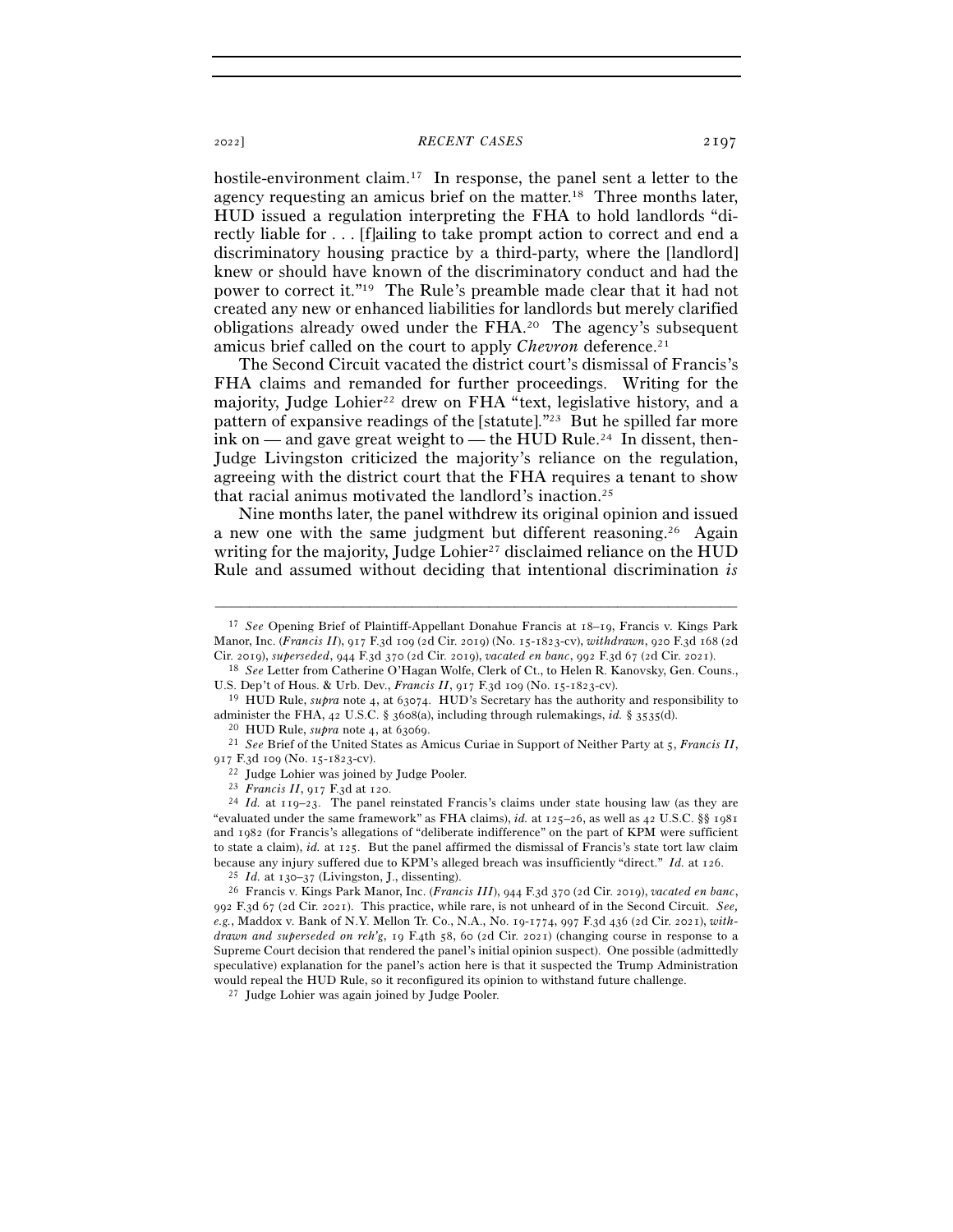2198 *HARVARD LAW REVIEW* [Vol. 135:<sup>2195</sup>

an element of an FHA violation.28 He then held that Francis had plausibly alleged as much in claiming that KPM had failed to take reasonable steps to address Endres's harassment despite intervening against other tenants for non-race-related violations of their leases or of the law.29 Then-Judge Livingston again dissented, criticizing the majority's new theory: just because KPM "did *something* with regard to *some* incident involving *some* tenant at *some* past point" does not mean that its failure to intervene in Francis's case stemmed from racial animus.<sup>30</sup>

The Second Circuit granted KPM's petition for en banc hearing.<sup>31</sup> Prior to oral argument, HUD (now under the Trump Administration) published a notice of proposed rulemaking to withdraw the HUD Rule.32 The agency then asked the court not to rely on the estranged regulation in deciding the appeal.33 Writing for the majority, Judge  $Cabranes<sup>34</sup> obliged.$  He made no mention of the HUD Rule in his opinion, which vacated the panel decision and affirmed the district court's judgment. Judge Cabranes instead held that Francis's factual allegations failed to carry his "modest" burden under the evidentiary framework developed by the Supreme Court in the Title VII context — which the majority found applied here.35 While Francis plausibly alleged that he is a member of a protected class and suffered an adverse action, his complaint lacked "even 'minimal support for the proposition'" that discriminatory intent had motivated KPM.36 Even under a deliberate indifference theory of liability, $37$  Francis failed to state a claim, as the power to evict does not furnish a landlord with the requisite "substantial control" over the harasser.38 For a similar reason, Francis's appeal to the employment context fell equally flat: an employer's manner and degree of control over its agent-employees is "typically far less" than that of a landlord over its tenants, rendering the analogy inapposite.39

–––––––––––––––––––––––––––––––––––––––––––––––––––––––––––––

control over the harasser and the context in which the known harassment occurs. *Id.* at 74–75.<br><sup>38</sup> *Id.* at 75, 77.<br><sup>39</sup> *Id.* at 76. Judge Cabranes affirmed the dismissal of Francis's remaining claims. Because

<sup>28</sup> *Francis III*, 944 F.3d at 379 & n.<sup>7</sup>. 29 *Id.*

<sup>&</sup>lt;sup>31</sup> Francis v. Kings Park Manor, Inc. (*Francis IV*), 992 F.3d 67, 72 (2d Cir. 2021).<br><sup>32</sup> See Amicus Curiae United States' Notice Under Federal Rule of Appellate Procedure 28(j), *Francis IV*, 944 F.3d 379 (No. 15-1823-cv). Less than two months before the Second Circuit issued its en banc decision, the Biden Administration took over and withdrew the notice of proposed rulemaking to withdraw the HUD Rule, recommitting the agency to the regulation. *Id.*

<sup>33</sup> *See* Brief of the United States as Amicus Curiae in Support of Neither Party at 11–13, *Francis IV*, 944 F.3d 379 (No. 15-1823-cv). 34 Judge Cabranes was joined by Chief Judge Livingston and Judges Sullivan, Bianco, Park,

Nardini, and Menashi.<br><sup>35</sup> *Francis IV*, 992 F.3d at 73 & n.17.<br><sup>36</sup> *Id.* at 73 (quoting Littlejohn v. City of New York, 795 F.3d 297, 311 (2d Cir. 2015)).<br><sup>37</sup> "Deliberate indifference" requires actual knowledge of the

<sup>&</sup>quot;Francis . . . failed to state a claim under the FHA, . . . he also fail[ed] to state a claim" under New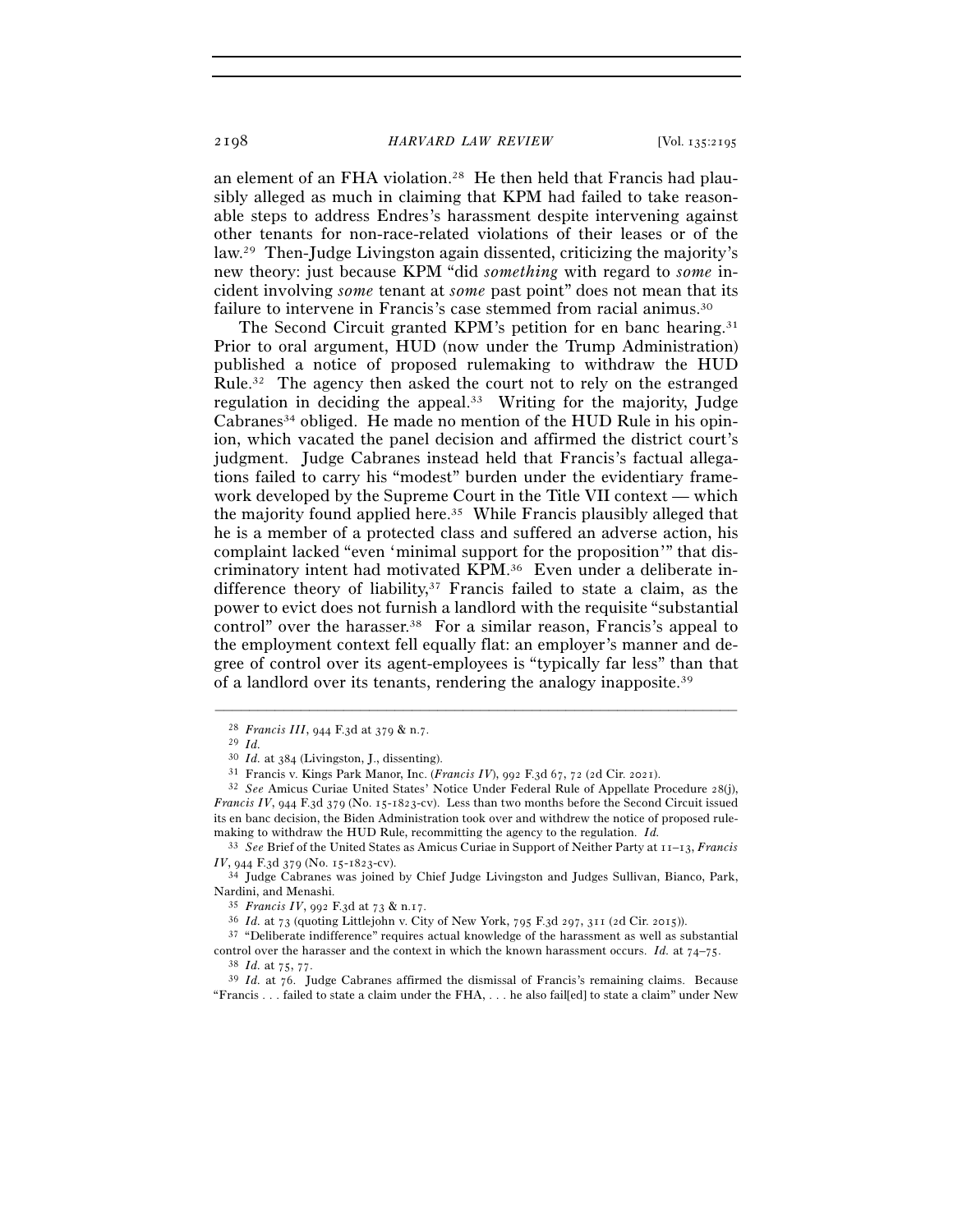#### <sup>2022</sup>] *RECENT CASES* 2199

Judge Lohier dissented in relevant part,<sup>40</sup> likewise without mention of the HUD Rule. He took aim at the majority's attack on Francis's pleading, accusing his colleagues of demanding more than the minimal inference of discriminatory motivation required by the court's precedents.41 Judge Lohier also contested the majority's deliberate indifference analysis.42 New York law, he argued, envisions a flexible, fact-dependent inquiry for the "substantial control" element.<sup>43</sup> Here, the lease between KPM and both Endres and Francis supplied the landlord with an "arsenal of incentives and sanctions" with which to control the harassment.<sup>44</sup> KPM thus had the means and duty to intervene.

The en banc panel erred by not addressing the HUD Rule, which merits *Chevron* consideration — and likely deference. How a rule is classified under the Administrative Procedure  $Act^{45}$  (APA) defines the weight it is owed by courts. Although the HUD Rule is procedurally and substantively unique, it is best understood as "legislative," thus invoking the *Chevron* framework. As a doctrinal matter, then, the Second Circuit was obliged to address the regulation head-on and decide its interpretive weight. Policy considerations, too, counseled for this result.

An understanding of the HUD Rule first requires a detour into the APA. The APA divides agency rulemaking into three buckets: legislative rules, interpretive rules, and general statements of policy.46 Relevant here are the first two. Legislative rules change the law, such as by imposing a new duty; interpretive rules clarify, but do not alter, legal requirements under an existing statute.<sup>47</sup> Much rides on the classification: legislative rules require notice and comment — and generally receive *Chevron* deference — whereas interpretive rules do not.48 The HUD Rule presents as an interpretive-legislative hybrid. In promulgating it, the agency conducted notice-and-comment procedures,49 which

<sup>–––––––––––––––––––––––––––––––––––––––––––––––––––––––––––––</sup> York housing law and 42 U.S.C. §§ 1981 and 1982. *Id.* at 80–81. And because Francis "failed to plead" that KPM "breached a duty owed to him," his state tort law claim also fell flat. *Id.* at <sup>81</sup>. 40 Judge Lohier was joined by Judges Pooler, Katzmann, Chin, and Carney. Judge Chin, joined

by Judges Pooler, Katzmann, Lohier, and Carney, wrote separately to challenge what he perceived to be a trend in the court's jurisprudence raising the pleading burden for civil rights plaintiffs. *Id.*

at 83–85 (Chin, J., dissenting in part and concurring in part).<br>
<sup>41</sup> *Id.* at 90–91 (Lohier, J., dissenting in part and concurring in part).<br>
<sup>42</sup> *Id.* at 93–97.<br>
<sup>43</sup> *Id.* at 94.<br>
<sup>44</sup> *Id.* (quoting Wetzel v. Glen St POLICY <sup>535</sup>, 549 (8th ed. <sup>2017</sup>). 48 *See* <sup>5</sup> U.S.C. § 553(b)(A); Nat'l Mining Ass'n v. McCarthy, 758 F.3d 243, 251 (D.C. Cir. 2014).

Interpretive rules are entitled to respect, insofar as they have the "power to persuade" the court. Skidmore v. Swift & Co., 323 U.S. 134, 140 (1944). So, even if the HUD Rule is merely interpretive — which seems unlikely — the Second Circuit still had a duty to decide on its persuasive value. 49 *See* HUD Rule, *supra* note 4, at 63057.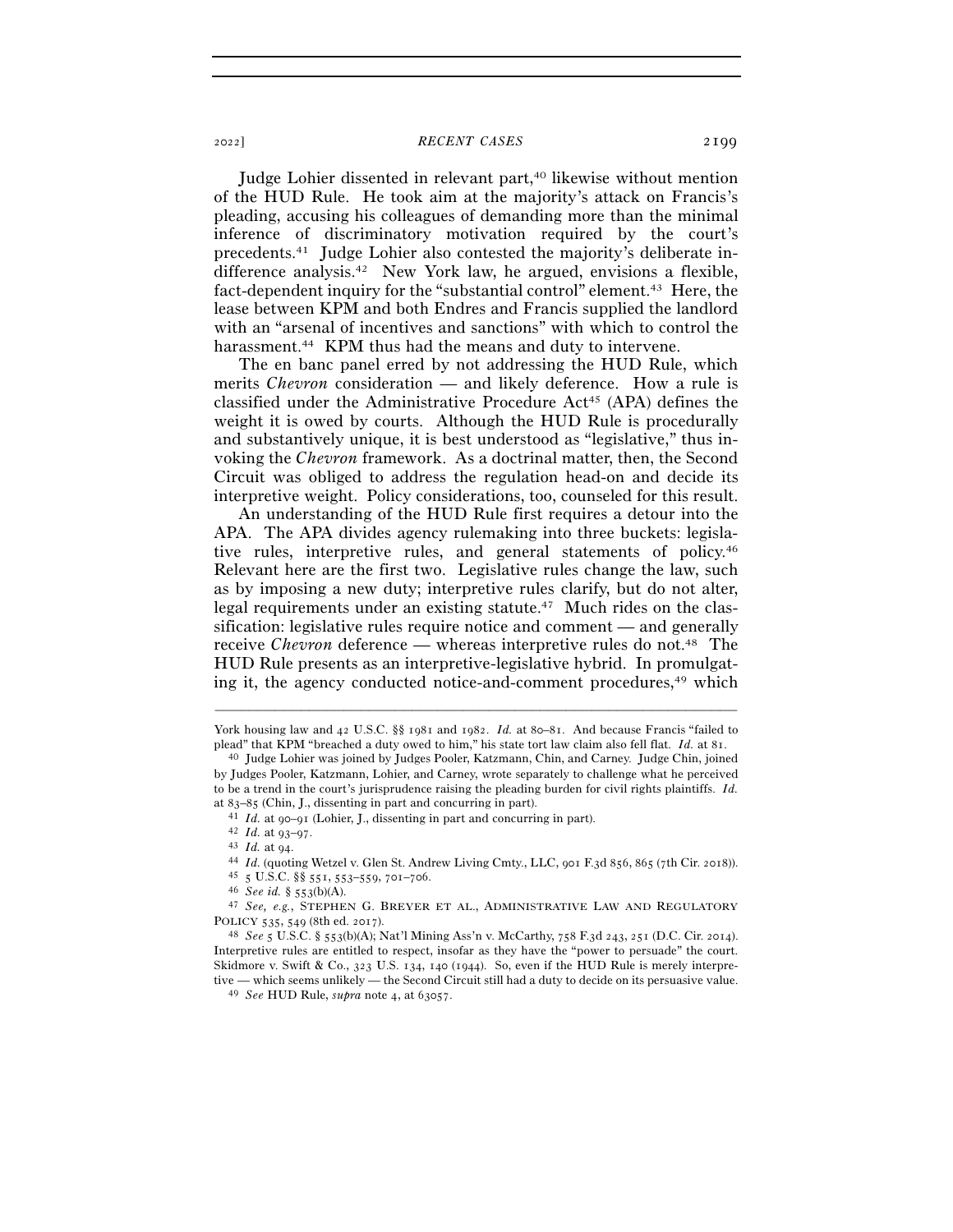2200 *HARVARD LAW REVIEW* [Vol. 135:<sup>2195</sup>

are the bread and butter of legislative rulemaking.50 And yet the regulation's preamble repeatedly describes it as merely interpretive, nothing more.<sup>51</sup> In effect, the agency tells the court: "Do as I say, not as I do."

Despite the HUD Rule's mixed messaging, it should be treated as legislative and given *Chevron* consideration. Agencies increasingly face cost-related temptations to skirt the APA's notice-and-comment requirement; as a result, courts carefully inspect interpretive rules to ensure they are truly exempt.52 But when an agency *voluntarily* uses notice and comment, the resulting regulation (nominally interpretive or not) merits de jure legislative status. This standard comports with Supreme Court precedents, which remain highly attentive to a rule's procedural provenance in the weighing process.53 It also makes for good policy. Interpretive rules adopted by agency fiat lack the public accountability of legislative rules. The cost of convenience is heightened scrutiny (and a risk of less deference) by the courts. The HUD Rule's prize for transparency, won through notice and comment, is *Chevron* consideration.54

Indeed, the HUD Rule likely merits full-fledged *Chevron* deference.55 To start, Congress has not directly spoken to the precise question at issue — whether the FHA imposes liability on landlords for failing to intervene against racially motivated tenant-on-tenant harassment and, if so, under what notice standard. At least two circuit courts disagree

rules if the agency voluntarily affords notice-and-comment before such rules are promulgated."). 54 Professor David Franklin worries that designating notice and comment as the touchstone for *Chevron* consideration will discourage agencies from using that procedure to make "well-informed yet tentative decision[s]" from which they wish to freely depart in individual cases. *See* David L. Franklin, *Legislative Rules, Nonlegislative Rules, and the Perils of the Short Cut*, 120 YALE L.J. 276, 308 (2010). But this fear is mitigated by the fact that agencies can (and often prefer to) solicit public input through informal channels. *See* E. Donald Elliott, *Re-inventing Rulemaking*, 41 DUKE L.J. 1490, 1492–93 (1992) ("No administrator . . . turns to full-scale notice-and-comment rulemaking when she is genuinely interested in obtaining input from interested parties." *Id.* at 1492.).<br><sup>55</sup> Under *Chevron*, a court must determine (1) whether the statutory language is ambiguous, and,

if so, (2) whether the agency's interpretation is a permissible construction of the act. *See* Chevron U.S.A. Inc. v. Nat. Res. Def. Council, Inc., 467 U.S. 837, 842–43 (1984). Because Congress has authorized HUD's Secretary to administer the FHA through rulemakings, *see supra* note 19, the regulation presumptively passes *Chevron* step zero. *See Mead*, 533 U.S. at 226–27.

<sup>–––––––––––––––––––––––––––––––––––––––––––––––––––––––––––––</sup> <sup>50</sup> See Jacob E. Gersen, Essay, *Legislative Rules Revisited*, 74 U. CHI. L. REV. 1705, 1710 (2007).<br><sup>51</sup> See, e.g., HUD Rule, *supra* note 4, at 63068 ("[T]he rule does not add any new forms of liability

under the [FHA] or create obligations that do not otherwise exist."); *id.* at <sup>63069</sup>. 52 Thomas J. Fraser, Note, *Interpretive Rules: Can the Amount of Deference Accorded Them* 

*Offer Insight into the Procedural Inquiry?*, 90 B.U. L. REV. 1303, 1310–18 (2010).<br><sup>53</sup> In *Christensen v. Harris County*, 529 U.S. 576 (2000), the Court seemingly made notice and comment dispositive; it distinguished interpretive rules contained in opinion letters from those contained in regulations, noting that only the latter warrant *Chevron* deference. *Id.* at 587. The Court has since backed off that bright-line test, though never from the position that using notice and comment purchases, ipso facto, the right to *Chevron* consideration. *See* United States v. Mead Corp., 533 U.S. 218, 230–31 (2001) (emphasizing importance of notice and comment to invoking *Chevron* while conceding that deference may be owed *even in the absence* of that procedure); *see also* Thomas W. Merrill & Kristin E. Hickman, Chevron*'s Domain*, 89 GEO. L.J. 833, 847 (2001) ("*Christensen* leaves the door open to the possibility that *Chevron* would apply to interpretative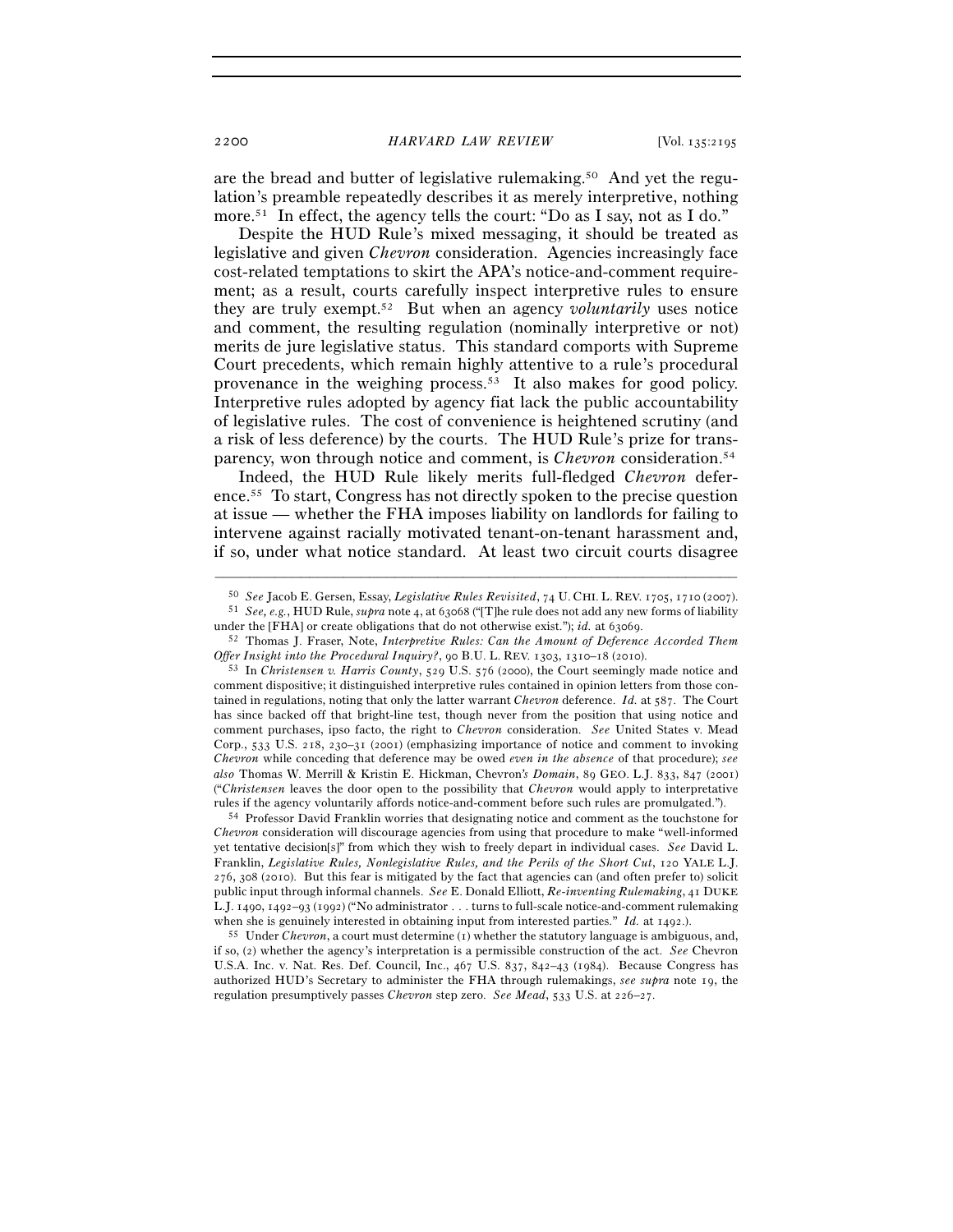## <sup>2022</sup>] *RECENT CASES* 2201

on this point. The Seventh Circuit held a landlord liable for its inaction under an actual notice, rather than a constructive notice, standard; in so doing, the court rejected HUD's Title VII analogy and applied Title IX's deliberate indifference test instead.56 The Second Circuit, meanwhile, denied that a landlord can be held liable at all in the absence of discriminatory intent.57 Even though both courts declined (implicitly or explicitly) to defer to the HUD Rule, their differing interpretations of the FHA suggest that the statute is ambiguous.58 Beyond that, several commentators have determined that the statute's text, legislative history, and purpose are all consonant with HUD's interpretation.59 These analyses bolster the agency's own reasoned defense of the regulation,<sup>60</sup> which likely qualifies as a permissible construction of the FHA.<sup>61</sup>

Doctrinally, then, the en banc panel was duty bound to confront the HUD Rule head-on and decide its weight.<sup>62</sup> It is no surprise that the judges declined to do so, given how often the agency flip-flopped on its willingness to commit to the regulation.<sup>63</sup> Ultimately, however, the

<sup>59</sup> *See* Aric Short, *Not My Problem? Landlord Liability for Tenant-on-Tenant Harassment*, 72 HASTINGS L.J. 1227, 1273 (2021); Krent, *supra* note 7, at 1777. *But see* Cameron Roeback, Note, *No Love Leased: Determining a Landlord's Liability for Tenant-on-Tenant Harassment Under the Fair Housing Act*, 82 U. PITT. L. REV. 945, 949–56 (2021) (arguing for a deliberate indifference standard).<br><sup>60</sup> See HUD Rule, *supra* note 4, at 63066–70.<br><sup>61</sup> The jury is still out on whether the HUD Rule, if applied in thi

of the antiretroactivity presumption given its post hoc promulgation. All roads lead back to APA classification. Interpretive rules moot the issue, for they operate no more retroactively than "a judicial determination construing and applying a statute to a case in hand." Orr v. Hawk, 156 F.3d 651, 654 (6th Cir. 1998) (quoting Pope v. Shalala, 998 F.2d 473, 483 (7th Cir. 1993)). Legislative rules are *potentially* retroactive but will be read as such only if their language so requires. *See* Bowen v. Georgetown Univ. Hosp., 488 U.S. 204, 208 (1988). This was a crucial question for the court to tackle. Whatever the answer, the HUD Rule should apply with full force in future cases. 62 One might argue that the en banc panel *implicitly* addressed the HUD Rule by deciding under

*Chevron* step one that the statute is unambiguous. Were that true, the opinion's "hide the ball" reasoning would be insufficient to guide future courts, threatening to shroud the law in uncertainty. 63 The *Francis IV* court's failure to raise the HUD Rule might also be explained by Francis's

abandonment of the theory on rehearing en banc. *See* Oral Argument at 37:05, *Francis IV*, 944 F.3d 379 (No. 15-1823-cv), https://www.courtlistener.com/audio/71872/francis-v-kings-park-manorin [https://perma.cc/2GLY-D65K]. But the party presentation principle, by which judges rely on litigants to frame and argue the issues for decision, is "supple, not ironclad." United States v. Sineneng-Smith, 140 S. Ct. 1575, 1579 (2020). The en banc panel needed only play a "modest initiating role" here, *id.*, especially given that the parties had briefed the issue below. As a policy matter, allowing litigants to circumvent a directly applicable agency regulation by not presenting it to the court can serve only to foster confusion and tension in the law.

<sup>–––––––––––––––––––––––––––––––––––––––––––––––––––––––––––––</sup>

<sup>% 56</sup> See Wetzel v. Glen St. Andrew Living Cmty., LLC, 901 F.3d 856, 863–64 (7th Cir. 2018).<br>
57 Francis IV, 992 F.3d at 73.<br>
58 Whether a circuit split on an issue of statutory interpretation can (or should) be per se evi of ambiguity under *Chevron* remains a live debate. Some scholars insist that disagreement among judges *of the same court* supplies reason to conclude that a statute has no clear meaning. *See* Eric A. Posner & Adrian Vermeule, *The Votes of Other Judges*, 105 GEO. L.J. 159, 162–66 (2016). It is difficult to see why the same should not hold *across* courts. *See* Richard M. Re, *Clarity Doctrines*, 86 U. CHI. L. REV. 1497, 1538–40 (2019). In any event, the various scholarly takes on the HUD Rule, combined with the agency's rationale for it, provide independent evidence of FHA ambiguity.